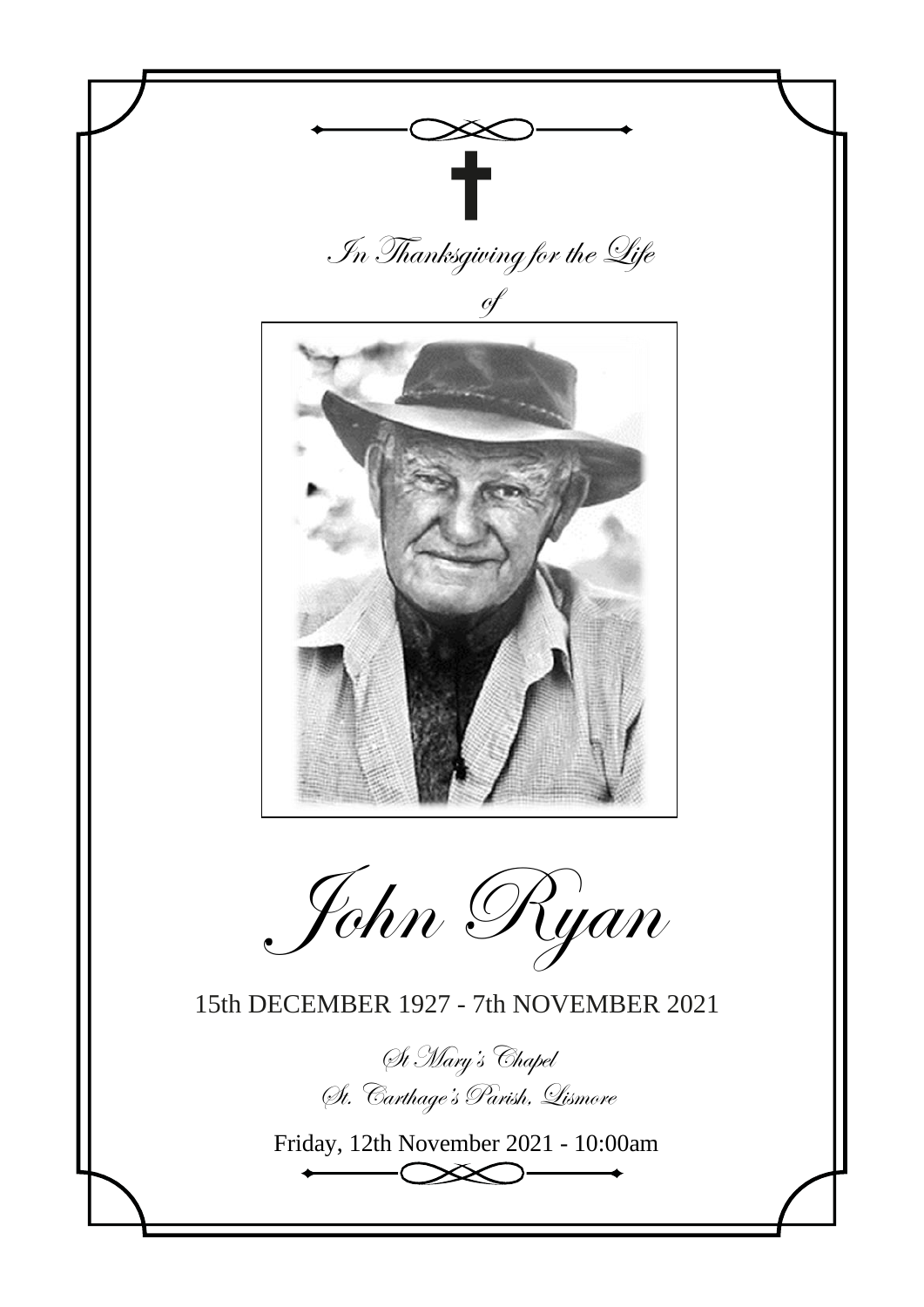

# *Prayer for Our Fathers*

*Lord, please bless our fathers, these men who mean so much to us, who are greatly responsible for who we are and who we are becoming. Bless them for having the courage to do what's necessary to keep us out of trouble, for making us do the right thing, for helping us build our character, even when it makes us angry; and bless them for pushing us to do our best, even when they just want to love us. Bless our fathers for being our protectors, for leading us through stormy times to safety, for making us believe that everything will be alright and for making it so. Bless our fathers for quietly making a living to provide for those they love most, for giving us food, clothing, shelter and other necessary and not necessary material things, for unselfishly investing time and money in us that they could have spent on themselves. Bless our fathers, Lord, for saving some energy for fun, for leading us on adventures to explore the outer reaches of ourselves, for making us laugh, for being our playmates and our friends. Bless them for being our secure foundation, our rock, for holding tight to us...until it's time to let us go. Lord, bless these men we look up to, our role models, our heroes, our fathers. In Jesus' name we pray; Amen. By Joanna Fuchs*

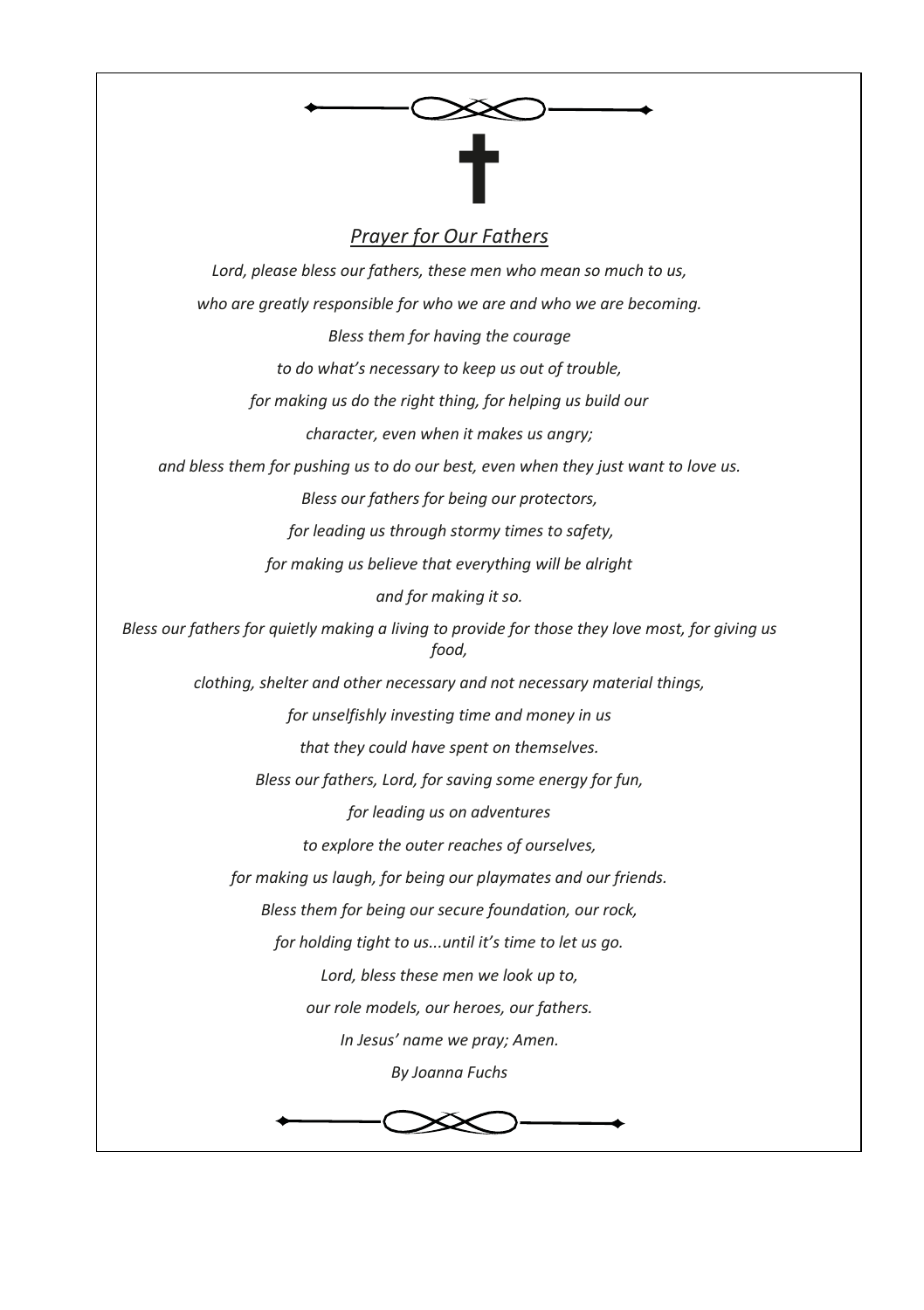*Celebrant: Father Bing*

*Entrance Hymn:*

## *Nearer My God to Thee*

*Nearer, my God, to Thee, nearer to Thee! E'en though it be a cross that raiseth me, Still all my song shall be, nearer, my God, to Thee.*

> *Refrain: Nearer, my God, to Thee, Nearer to Thee!*

*Though like the wanderer, the sun gone down, Darkness be over me, my rest a stone. Yet in my dreams I'd be nearer, my God to Thee.*

*(Refrain)*

*There let the way appear, steps unto Heav'n; All that Thou sendest me, in mercy given; Angels to beckon me nearer, my God to Thee.*

*(Refrain)*

*Then, with my walking thought bright with Thy praise, Out of my stony griefs Bethel I'll raise; So by my woes to be nearer, my God, to Thee.*

*(Refrain)*

*Or, if on joyful wing cleaving the sky, Sun, moon, and stars forgot, upward I'll fly, Still all my song shall be, nearer, my God, to Thee.*

*(Refrain)*

*There in my Father's home, safe and at rest, There in my Saviour's love, perfectly blest; Age after age to be, nearer my God to Thee.*

*(Refrain)*

*Introductory Rites*

*Words of Welcome*

*Blessing and Placing of Christian Symbols*

*Words of Remembrance - The Family*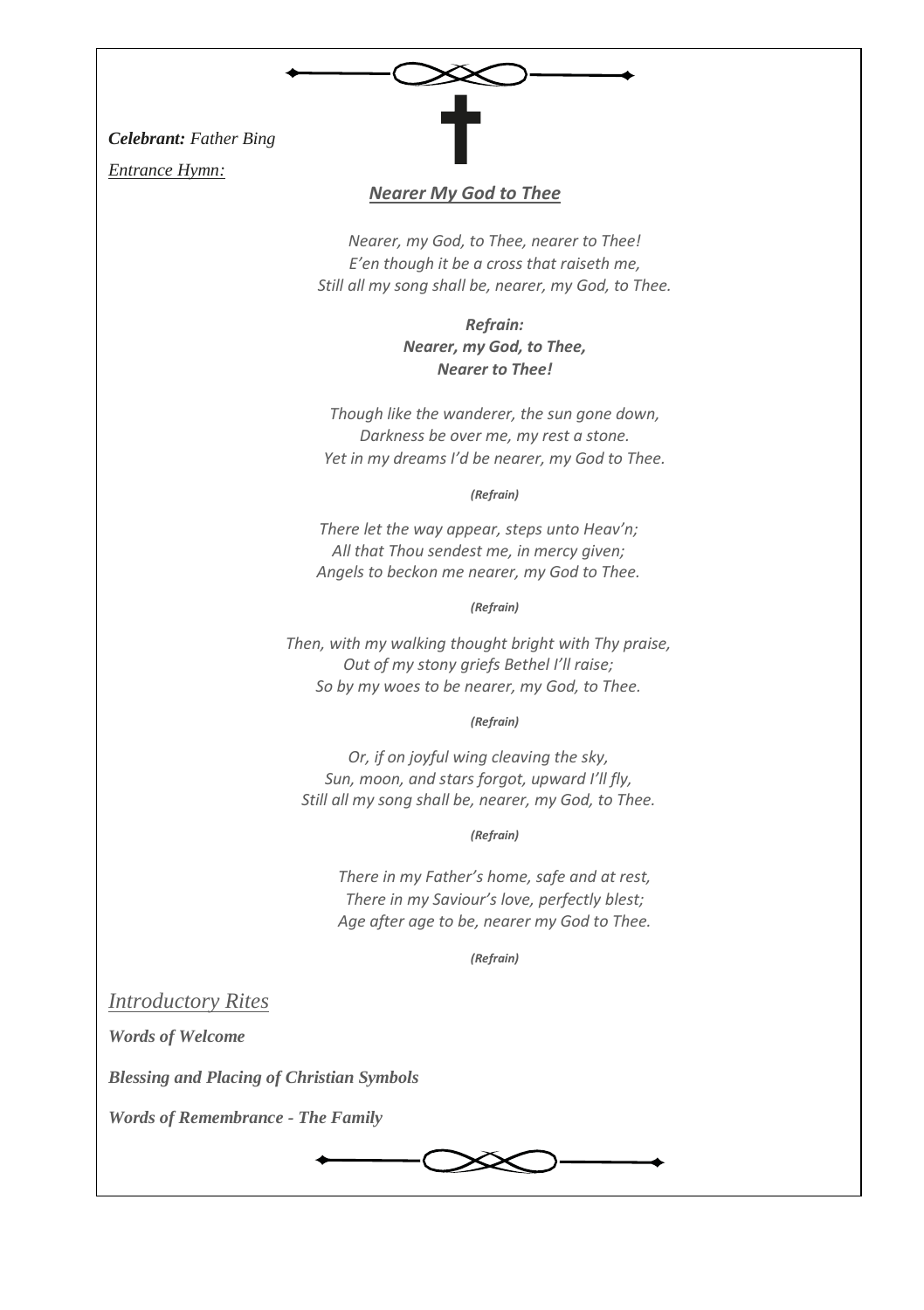# *Opening Prayer of the Mass:*

Liturgy of the Word

### *First Reading: Proverbs 3:13-18*

*Happy are those who find wisdom, and those who get understanding, For her income is better than silver, And her revenue better than gold. She is more precious than jewels, And nothing you desire can compare with her. Long life is in her right hand; In her left hand are riches and honour. Her ways are ways of pleasantness, And all her paths are peace. She is a tree of life to those who lay hold of her; Those who hold her fast are called happy.*

*This is word of the Lord.*

## **People:** *Thanks be to God.*

## **Responsorial Psalm** (*to be sung*)

## Psalm 23: The Lord's My Shepherd (Crimond 144)

*The Lord's my Shepherd, I'll not want, He makes me down to lie in pastures green; He leadeth me The quiet waters by. My soul He doth restore again, And me to walk doth make Within the paths of righteousness, Ev'n for His own name's sake Yea, though I walk through death's vale, Yet will I fear no ill, For thou art with me, and Thy rod And staff me comfort still.*

*Goodness and mercy all my life Shall surely follow me, And in God's house for evermore My dwelling place shall be.*

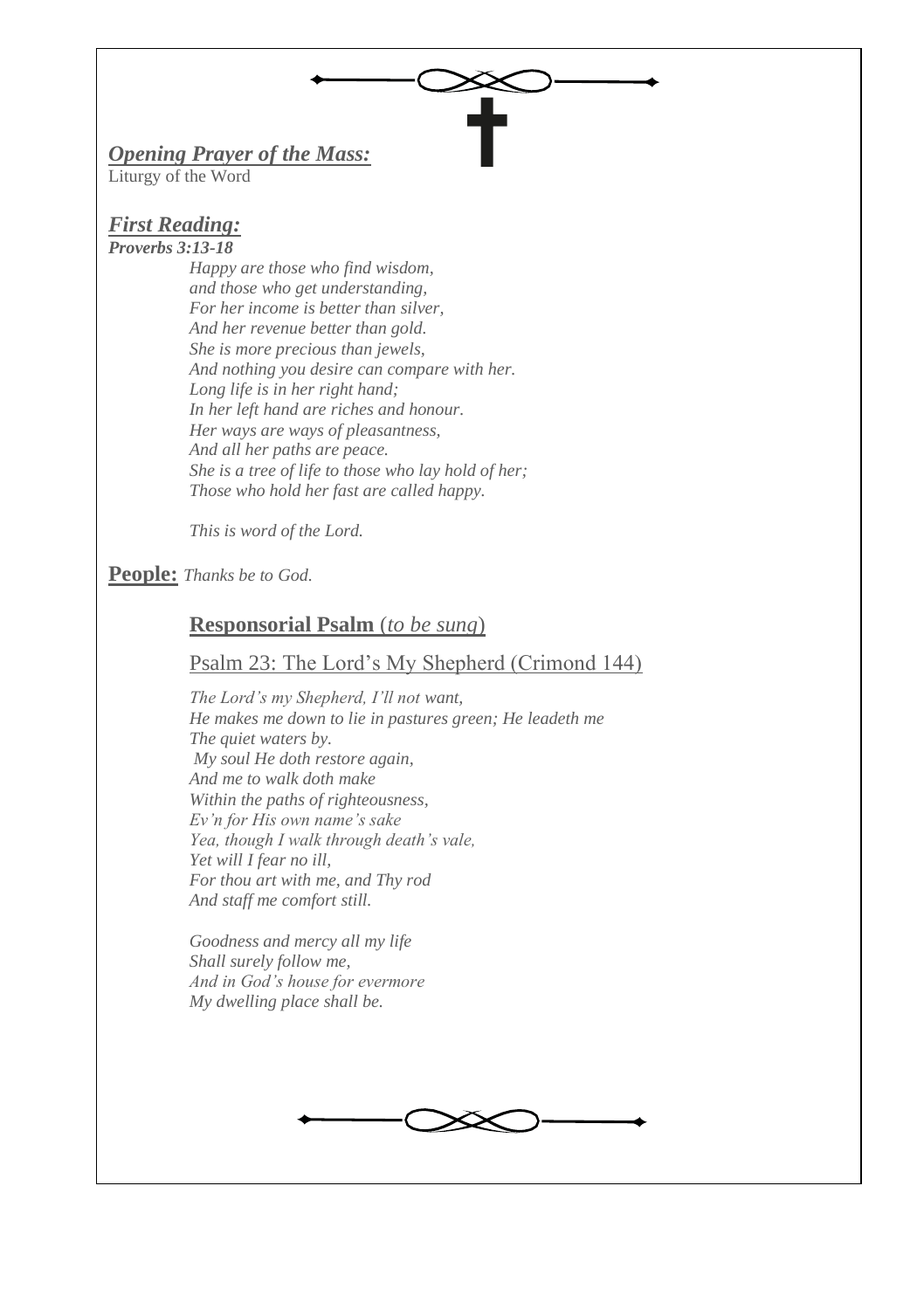

*Corinthians 13:1-8, 13*

*If I have all the eloquence of men or of angels, but speak without love, I am simply a gong booming or a cymbal clashing. If I have the gift of prophecy, understanding all the mysteries there are, and knowing everything, and if I have faith in all its fulness, to move mountains, but without love, then I am nothing at all. If I give away all that I possess, piece by piece, and if I even let them take my body to burn it, but am without love, it will do me no good whatever.*

*Love is always patient and kind; it is never jealous; love is never boastful or conceited; it is never rude or selfish; it does not take offence, and is not resentful. Love takes no pleasure in other people's sins but delights in the truth; it is always ready to excuse, to trust, to hope, and to endure whatever comes.*

Love does not come to an end. But if there are gifts of prophecy, the time will come when they *must fail; or the gift of languages, it will not continue for ever; and knowledge – for this, too, the time will come when it must fail.*

*In short, there are three things that last: faith, hope and love; and the greatest of these is love.*

*This is word of the Lord.*

**All:** *Thanks be to God.*

*Alleluia. Alleluia, Alleluia! I am the resurrection of the life, Said the Lord: Whoever believes in me Will not die for ever. Alleluia.*

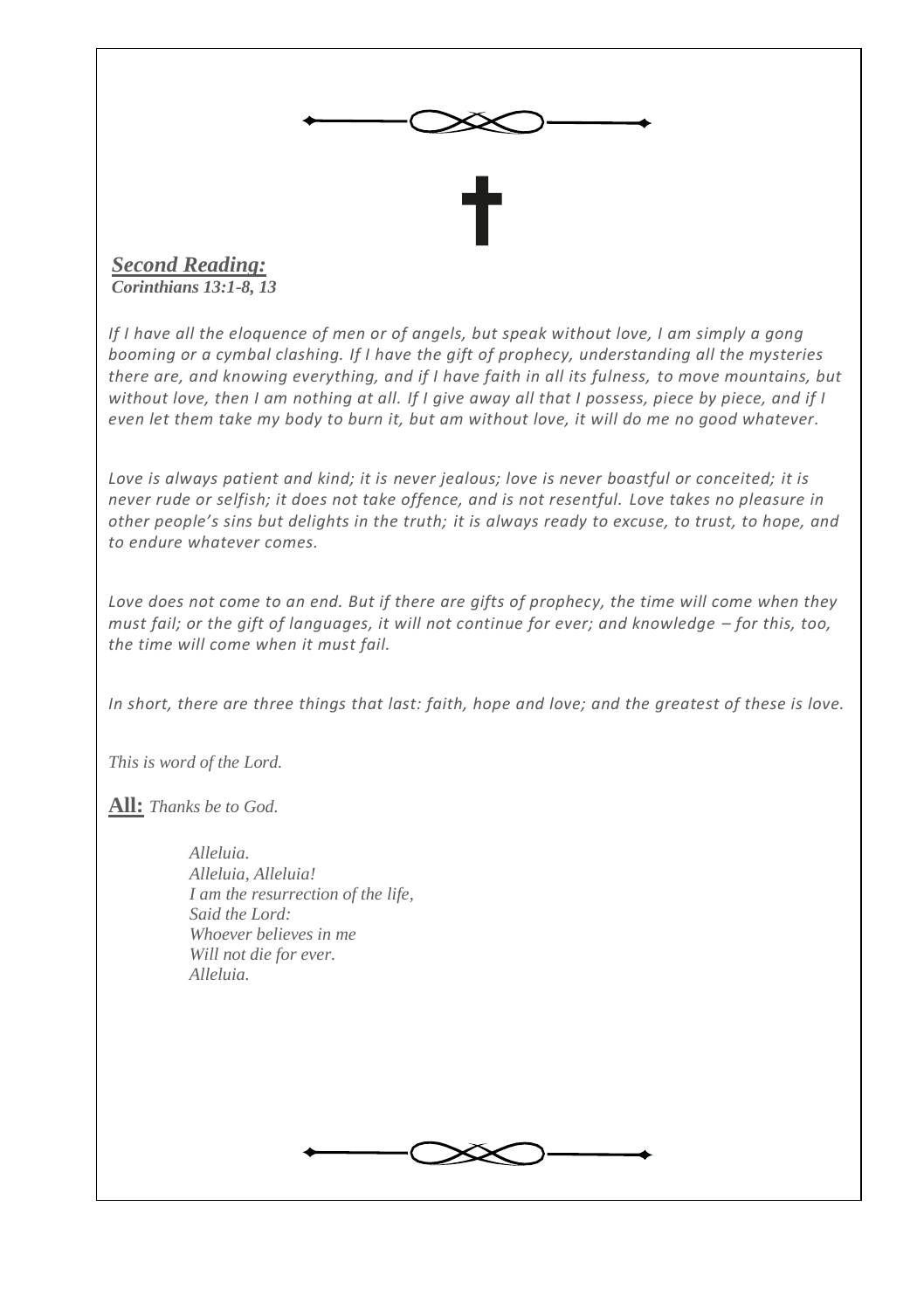

## **Gospel: A reading from the Holy Gospel according to Matthew 5: 1-12.**

*Rejoice and be glad, for your reward will be great in heaven. Seeing the crowds, Jesus went up the hill. There he sat down and was joined by his disciples. Then he began to speak. This is what he taught them: 'How happy are the poor in spirit: Theirs is the kingdom of heaven. Happy the gentle: They shall have the Earth for their heritage. Happy those who mourn: They shall be comforted. Happy those who hunger and thirst for what is right: They shall be satisfied. Happy the merciful: They shall have mercy shown them. Happy the pure in heart: They shall see God. Happy the peacemakers: They shall be called the sons of God. Happy those who are persecuted in the cause of right: Theirs is the kingdom of heaven. Happy are you when people abuse you; and persecute you and speak all Kinds of calumny against you on my account. Rejoice and be glad, for Your reward will be great in heaven.'*

The Gospel of the Lord

**All**: **Praise to you Lord Jesus Christ.**

**Homily**

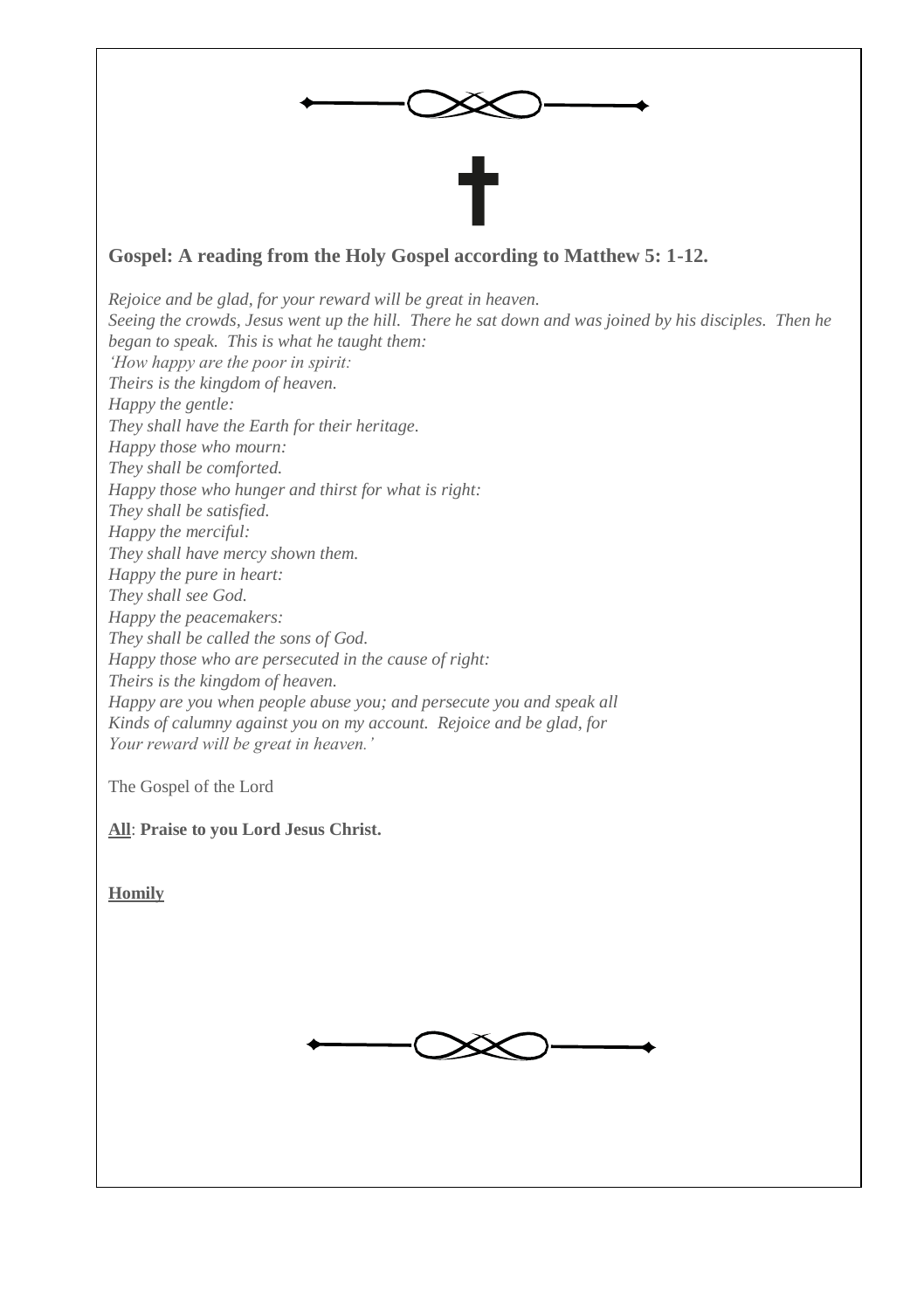

## **Prayers of Intercession:**

Priest: We come together to pray for John. Believing that Jesus is the resurrection and the life.

Lord, you gave John the promise of eternal life in Baptism. Give him happiness and peace in the company of you forever. *Lord, hear us.*

Lord, we pray for John's departed wife Clare. May she be forever remembered in love and may she also be in peace with you forever. *Lord, hear us.*

Lord, we pray for John's family, his children Jenny, Cath, Sue, Mick, Teen, Tom and Liz. Enfold them in your love and grant them strength in this time of sorrow. *Lord, hear us.*

Lord, we pray for John's grandchildren: Angus, Toby, Joe, Tara, Charlotte, Lucy, Ben, Jessica, Malachy, Fletcher, Fergus, Charlie, Abbey, Gillian, Millicent, Harriet, Edward, and great grandchildren Max, Fergus, Harry and Ned. Support them to be strengthened by the life of their Pa. *Lord, hear us.*

Lord, we pray for John's grandchildren William and Matthew, who cannot be with us. May they share eternal life with their Father in heaven. *Lord, hear us.*

Lord, we pray for the young ones who are pursuing careers and life ambitions which made him proud. *Lord, hear us.*

We pray for our families on the land, and that their labours are rewarded as Pa would always wish. *Lord, hear us.*

Lord, we pray today for all those gathered here in faith. Grant that we may travel life's journey in peace, hope and love. *Lord, hear us.*

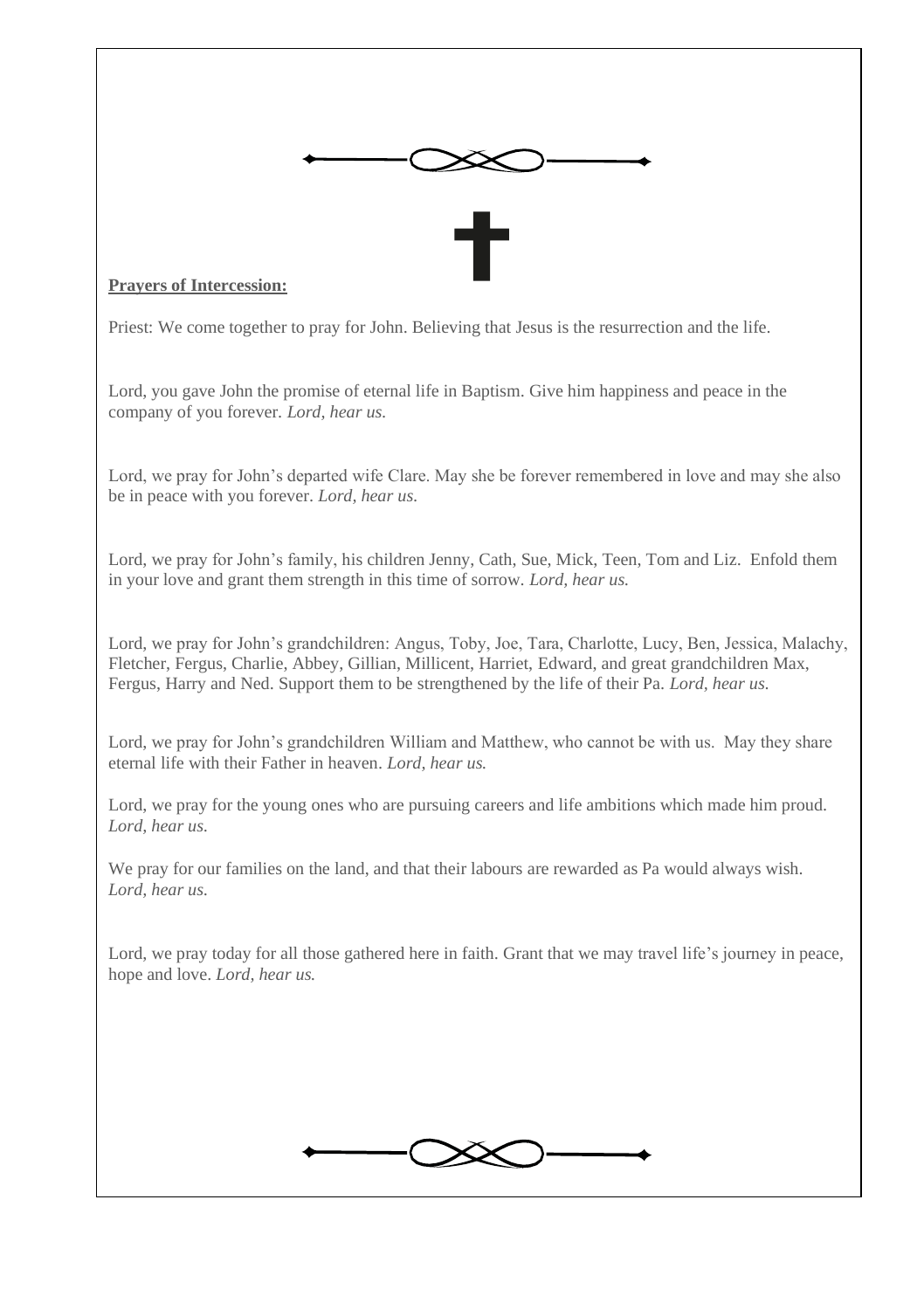

## **Liturgy of the Eucharist:**

#### **Holy Communion**

#### *Hymn 1:*

### *Eagle's Wings*

*Refrain: And he will raise you up on eagle's wings, Bear you on the breath of dawn, Make you to shine like the sun, And hold you in the palm of his hand.*

*Verse 1: You who dwell in the shelter of the Lord, Who abide in his shadow for life, Say to the Lord: "My refuge, My rock in whom I trust!" Refrain* 

*Verse 2: The snare of the fowler will never capture you, And famine will bring you no fear; Under his wings you refuge, His faithfulness your shield. Refrain* 

*Verse 3: You need not fear the terror of the night, Nor the arrow that flies by day; Though thousands fall about you, Near you it shall not come. Refrain* 

*Verse 4: For to his angels, he's given a command To guard you in all of your ways; Upon their hands they will bear you up, Lest you dash your foot against a stone. Refrain* 

# *Hymn 2:*

### *Amazing Grace*

*Amazing grace! How sweet the sound That saved a wretch like me! I once was lost, but now am found; Was blind, but now I see.*

*'Twas grace that taught my heart to fear, And grace my fears relieved; How precious did that grace appear The hour I first believed.*

*Through many dangers, toils and snares, I have already come; `Tis grace hath brought me safe thus far, And grace will lead me home.*

*The Lord has promised good to me, His Word my hope secures; He will my Shield and Portion be, As long as life endures.*

*Yea, when this flesh and heart shall fail, And mortal life shall cease, I shall possess, within the veil, A life of joy and peace.*

*The earth shall soon dissolve like snow, The sun forbear to shine; But God, Who called me here below, Shall be forever mine.*

*When we've been there ten thousand years, Bright shining as the sun, We've no less days to sing God's praise Than when we'd first begun.*

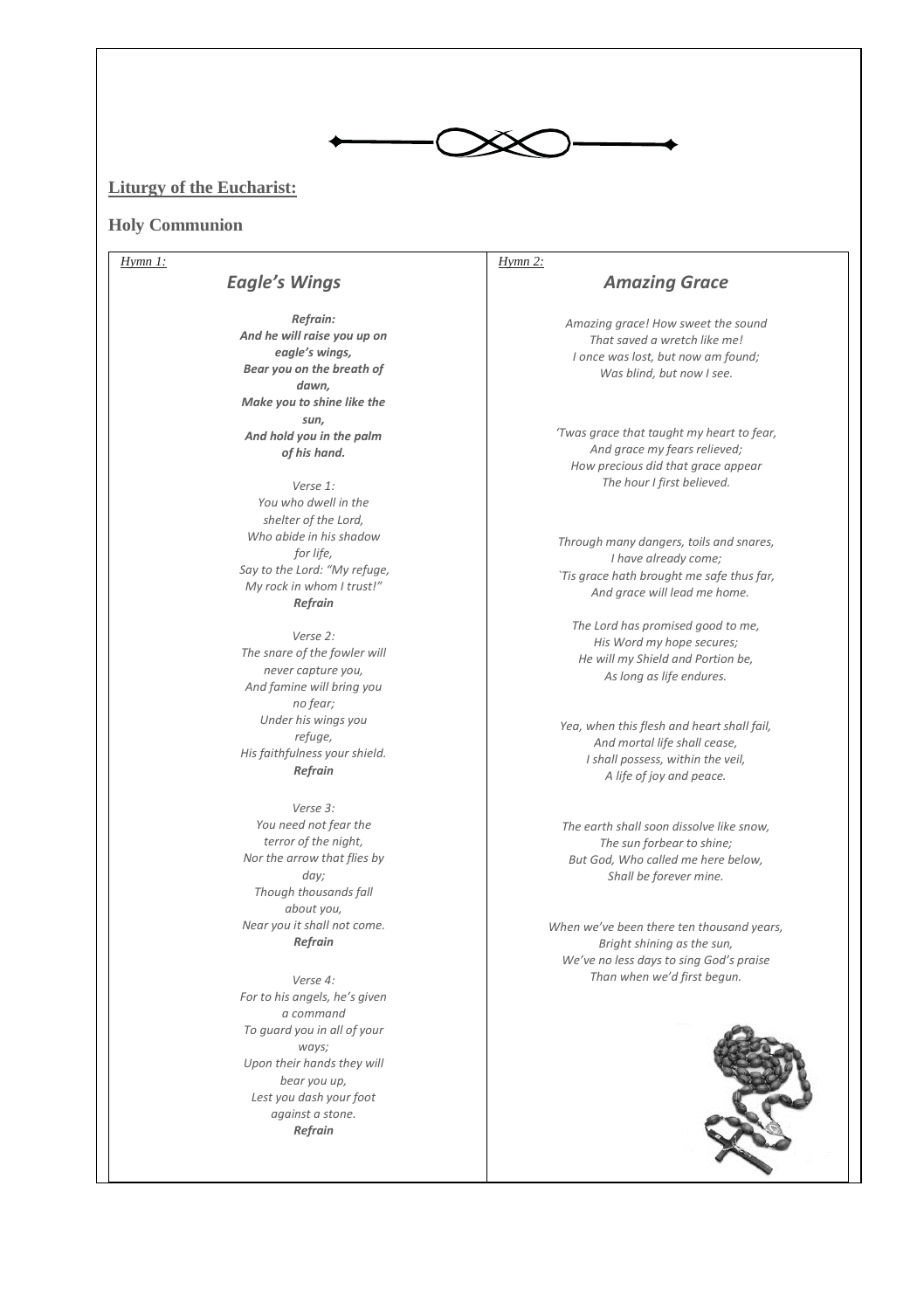

### **Final Commendation and Farewell:**

Song of Farewell

## *Danny Boy*

*Oh Danny boy The pipes the pipes are calling From glenn to glenn And down the mountain side The summer's gone and all the roses dying `Tis you, tis you must go And I must bye*

*But come ye back When summer's in the meadow Or when the valley's hushed And white with snow `Tis I'll be there In sunshine or in shadow Oh Danny boy, oh Danny boy, I love you so.*

*But if ye come and all the flowers are dying If I am dead As dead I well may be You'll come and find the place where I am lying And kneel and say an Ave there for me.*

*And I shall hear, though soft, your tread above me And all my grave shall warmer, sweeter be For you will bend and tell that you love me And I will sleep until you come to me. By Frederic Weatherly*

### *John Ryan*

*Beloved wife: Clare Ryan Beloved father of: Jenny, Cathy, Sue, Michael, Teen, Tom and Liz. Beloved father-in-law of: Ron, Kevin, Rick, Steph, Richard. Beloved grandfather of: Angus, Toby, Tara, Joe, Charlotte,, Lucinda, Ben, Jessica, Malachy, Fletcher, Fergus, Charlie, Abby, Gillian,, Millicent, Harriet and Edward. Beloved great grandfather of: Max, Fergus, Harry and Ned.*

*We, John's family, wish to express our loving appreciation and thanks to our family and friends who have come to share this mass. Following the rite of Christian Burial at Goonellabah Lawn Cemetry, John's family extends a cordial invitation to all of you to join us at 1 Riverbank Road, Monaltrie (approx. 3km along Wyrallah Road - first house at the junction of Riverbank and Wyrallah) for some light refreshments.*

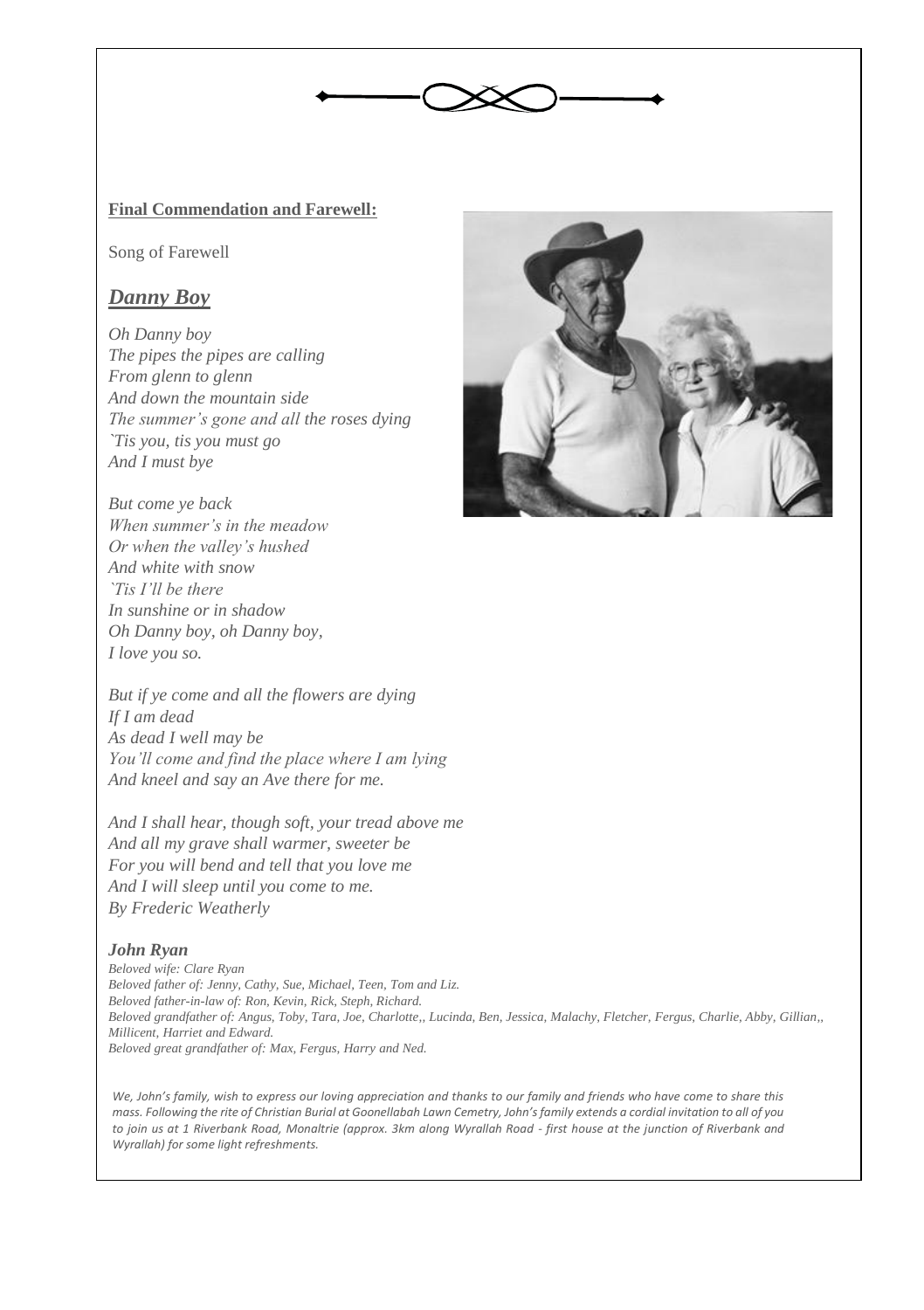### **Remembered Joy**

Ì.

*Don't grieve for me, for now I'm free! I follow the plan God laid for me. I saw his face, I heard His call, I took His hand and left it all...*

*I could not stay another day, To love, to laugh, to work or play; Tasks left undone must stay that way. And if my parting has left a void, Then fill it with remembered joy.*

*A friendship shared, a laugh, a kiss... Ah yes, these things I, too, shall miss. My life's been full, I've savoured much: Good times, good friends, A loved-one's touch.*

*Perhaps my time seemed all too brief - Don't shorten yours with undue grief. Be not burdened with tears of sorrow, Enjoy the sunshine of the morrow. (Author Unknown)*